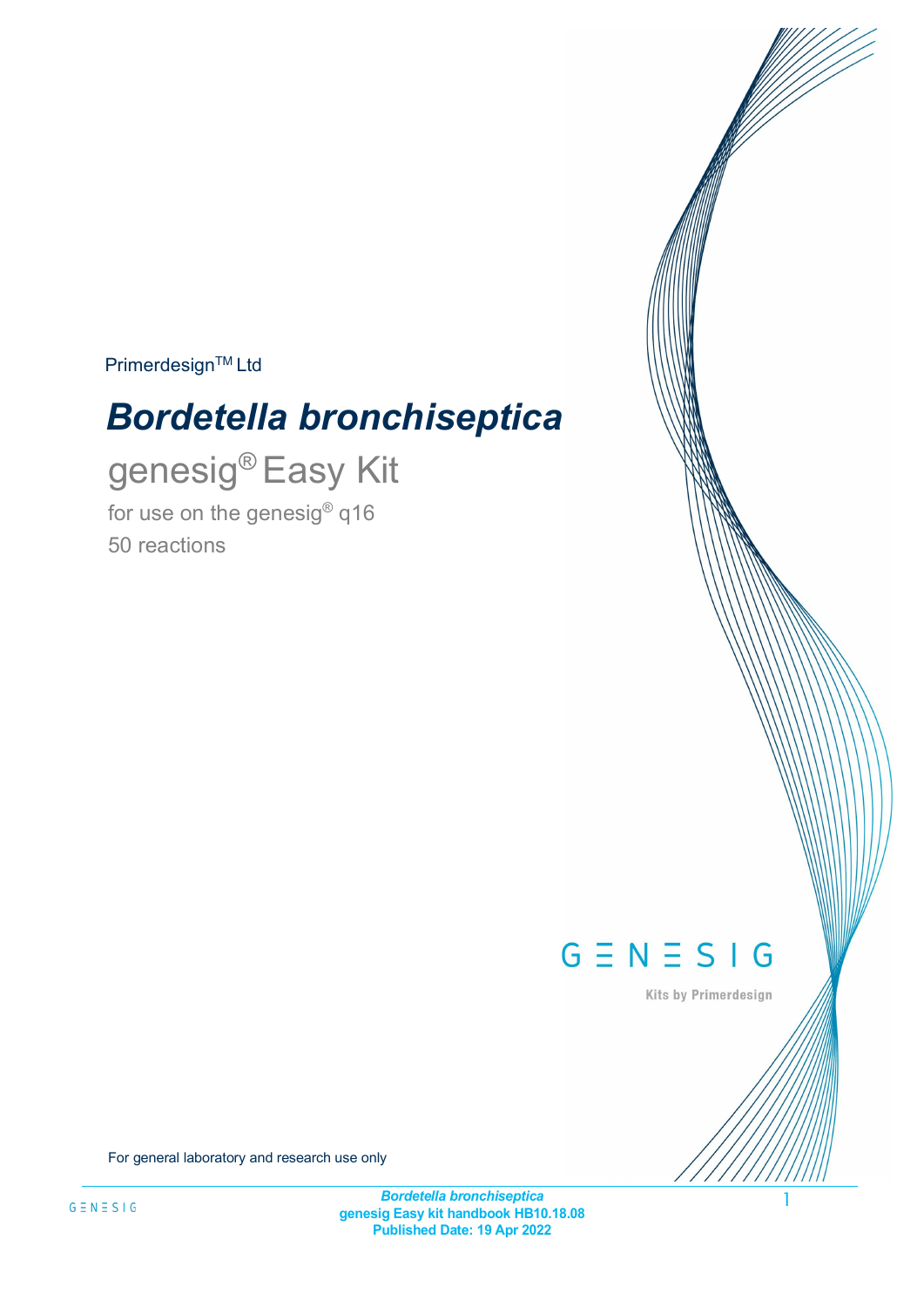# genesig® Easy: at a glance guide

### **For each DNA test**

| Component                      | Volume          | Lab-in-a-box pipette |  |
|--------------------------------|-----------------|----------------------|--|
| B. bronchiseptica reaction mix | 10 <sub>µ</sub> |                      |  |
| Your DNA sample                | 10 <sub>µ</sub> |                      |  |

#### **For each positive control**

| Component                        | Volume          | Lab-in-a-box pipette |  |
|----------------------------------|-----------------|----------------------|--|
| B. bronchiseptica reaction mix   | 10 <sub>µ</sub> |                      |  |
| <b>Positive Control Template</b> | 10 <sub>µ</sub> |                      |  |

### **For each negative control**

| Component                      | <b>Volume</b> | Lab-in-a-box pipette |  |
|--------------------------------|---------------|----------------------|--|
| B. bronchiseptica reaction mix | $10 \mu$      |                      |  |
| <b>Water</b>                   | $10 \mu$      |                      |  |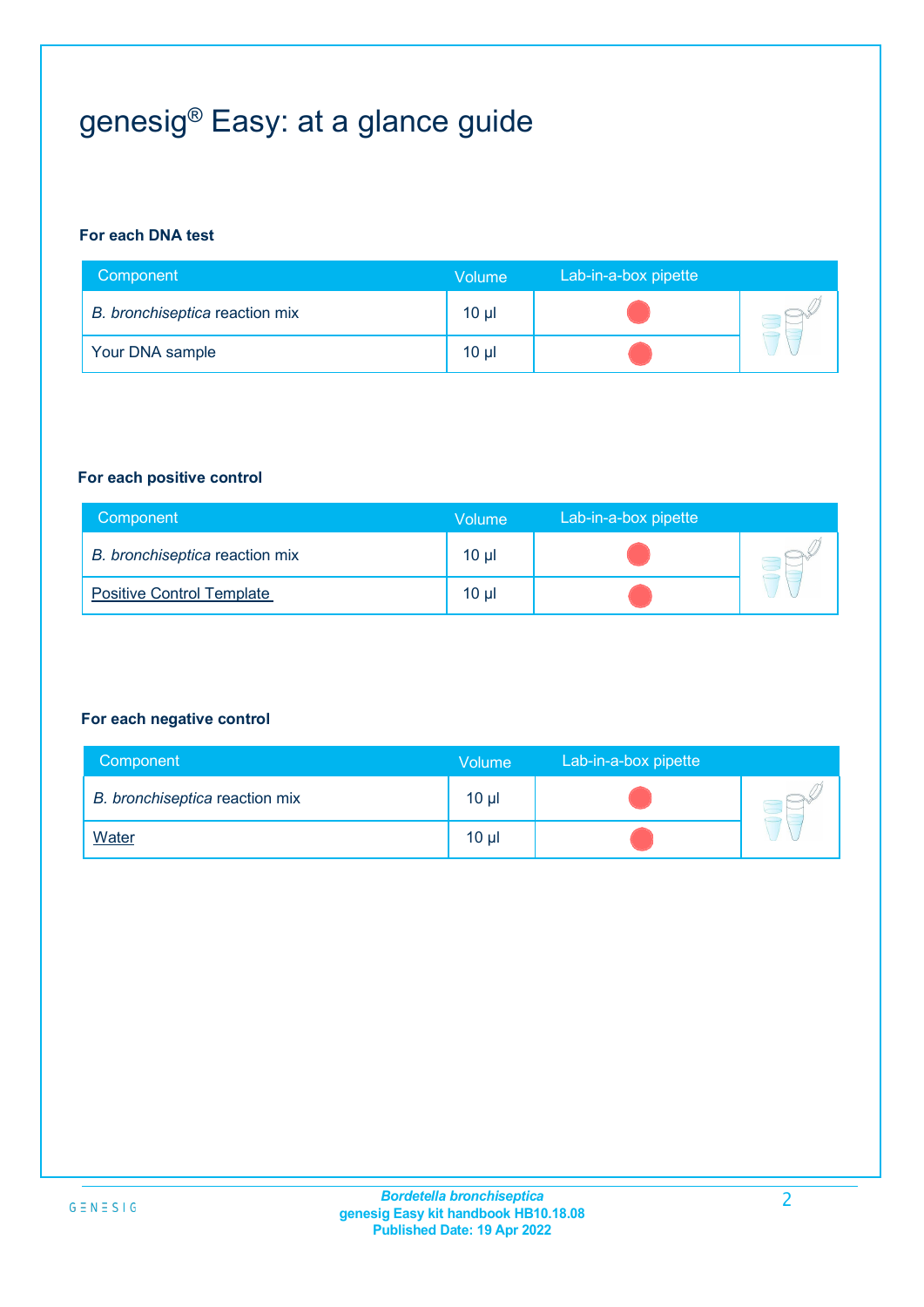## Kit Contents



### Reagents and equipment to be supplied by the user

#### **genesig® q16 instrument genesig® Easy Extraction Kit**

This kit is designed to work well with all processes that yield high-quality RNA and DNA, but the genesig Easy extraction method is recommended for ease of use.

### **genesig® Lab-In-A-Box**

The genesig Lab-In-A-Box contains all of the pipettes, tips and racks that you will need to use a genesig Easy kit. Alternatively, if you already have these components and equipment, these can be used instead.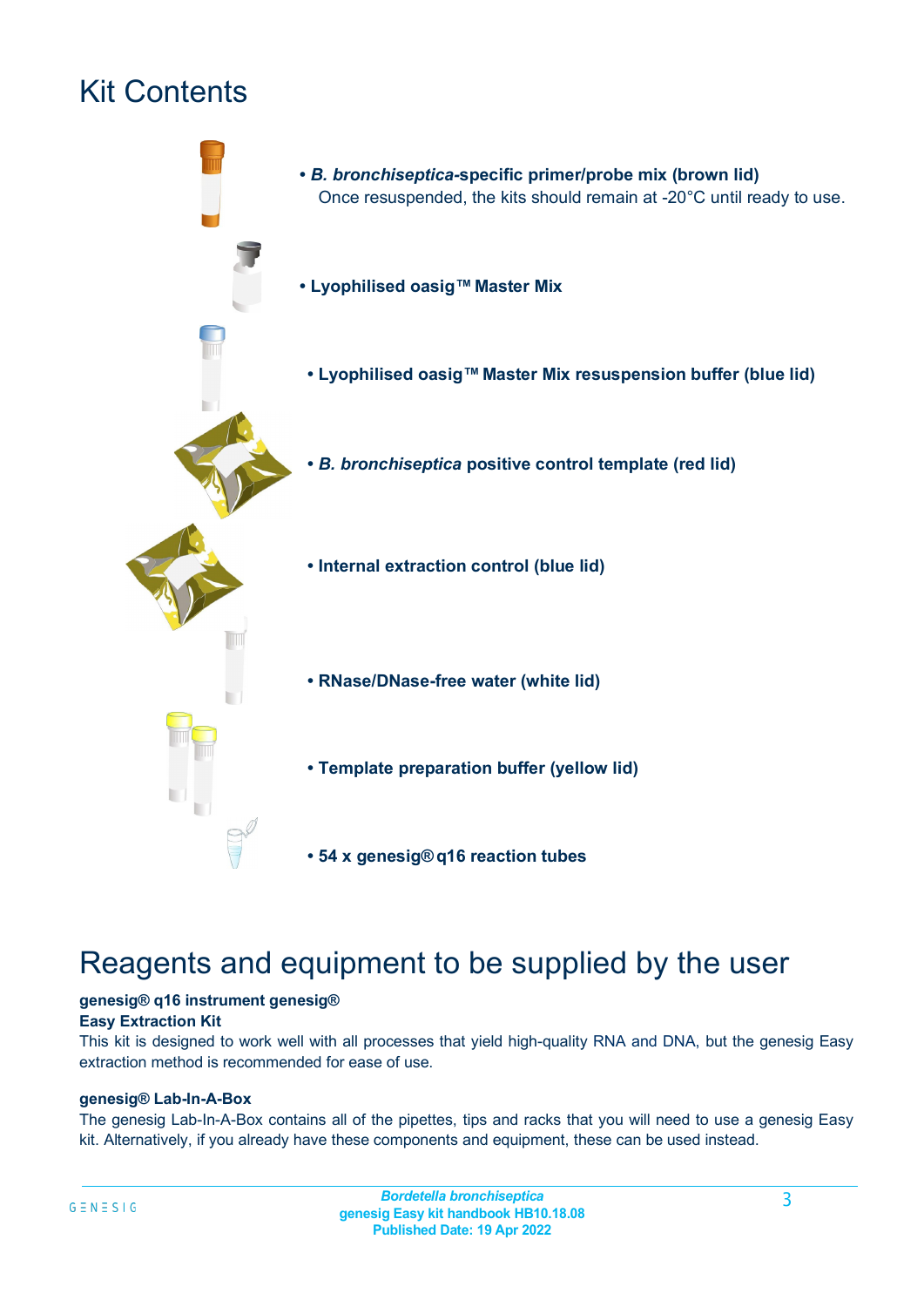## Step-by-step guide

### 1. Create your reaction mix



Use the blue pipette to transfer 500 µl**\*** of the oasig Master Mix resuspension buffer into the tube of lyophilised oasig Master Mix and mix well by gently swirling. Then transfer all of that master mix into the brown tube labelled *B. bronchiseptica*  primers/probe.

\*Transfering 525 µl of the oasig Master Mix resuspension buffer to your oasig Master Mix (instead of the 500 µl recommended above) will enable you to take full advantage of the 50 reactions by accounting for volume losses during pipetting. In order to do so with the genesig Easy fixed volume pipettes, use 1x blue, 2x red and 1x grey pipettes to make the total volume. Please be assured that this will not adversely affect the efficiency of the test.

Cap and shake tube to mix. A thorough shake is essential to ensure that all components are resuspended. Failure to mix well can produce poor kit performance

Leave to stand for 5 minutes. Now your reaction mix is ready to use.

Store the reaction mix in the freezer from hereon.

#### Top tip

- Ensure that the reaction mix is mixed thoroughly before each use by shaking.
- Once resuspended, do not expose genesig Easy kit to temperatures above -20°C for longer than
- 30 minutes at a time.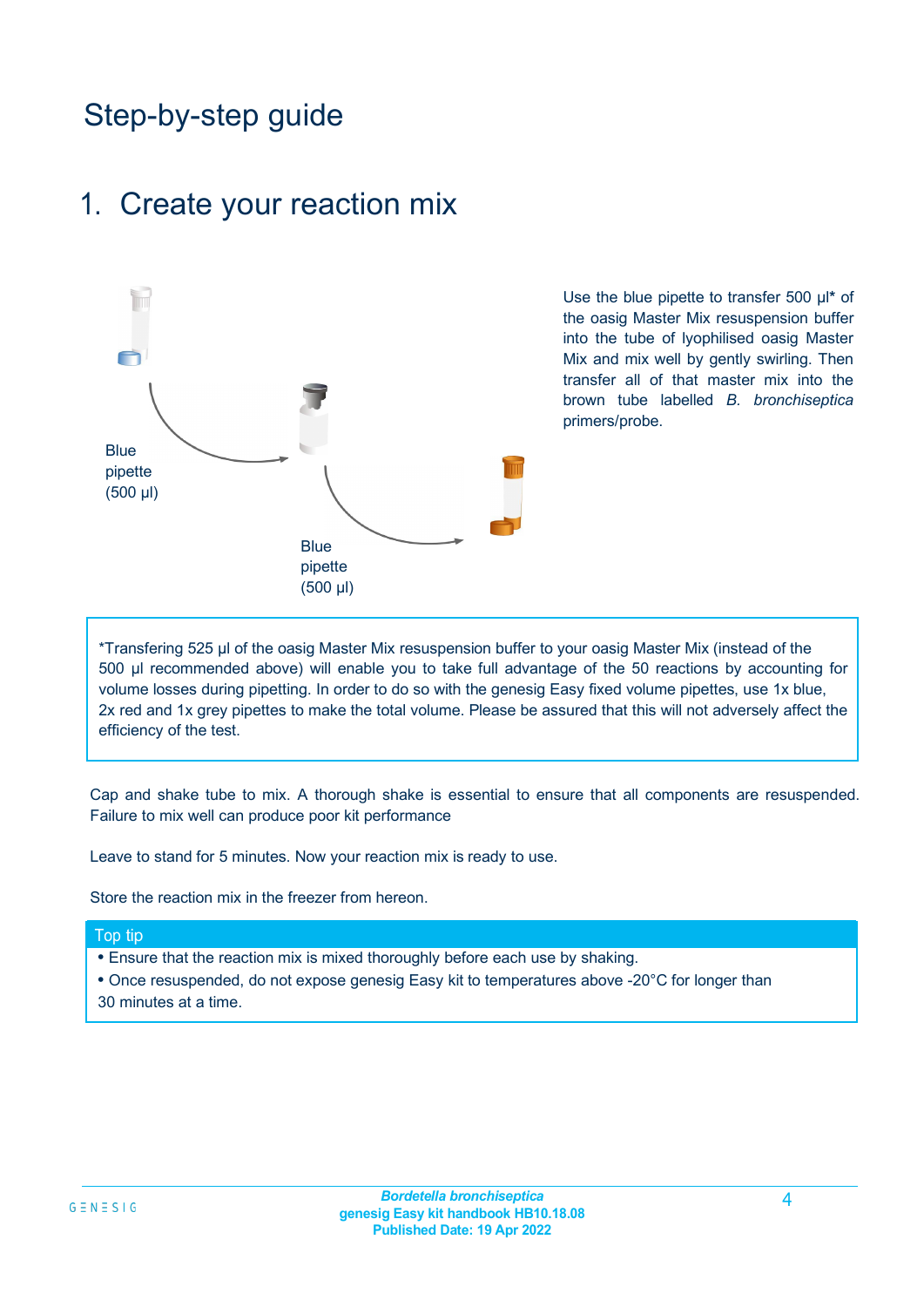## 2. Internal extraction control



Use the blue pipette to transfer 1000 µl (2 x 500 µl) of template preparation buffer into the Internal Extraction Control DNA tube. Cap and shake tube to mix.

Your kit contains an Internal Extraction Control. This is added to your biological sample at the beginning of the extraction process. It is extracted along with the DNA from your target of interest. The q16 will detect the presence of this Internal Extraction Control at the same time as your target. This is the ideal way to show that your extraction process has been successful.

#### **If you are using an alternative extraction kit:**

Use the red pipette to transfer 10 µl of Internal Extraction Control DNA to your sample **after** the lysis buffer has been added, then follow the rest of the extraction protocol.

#### **If you are using samples that have already been extracted:**

Use the grey pipette to transfer 5 µl of Internal Extraction Control DNA to your extracted sample.

### 3. Add reaction mix to all reaction tubes



For every reaction to be run, use the red pipette to add 10 µl of your *B. bronchiseptica* reaction mix to every tube.

#### **Top tip**

- Always pipette the reaction mix directly into the bottom of the tube.
- You can label the tube lids to aid your reaction setup but avoid labelling tube sides.

*Bordetella bronchiseptica* **genesig Easy kit handbook HB10.18.08 Published Date: 19 Apr 2022**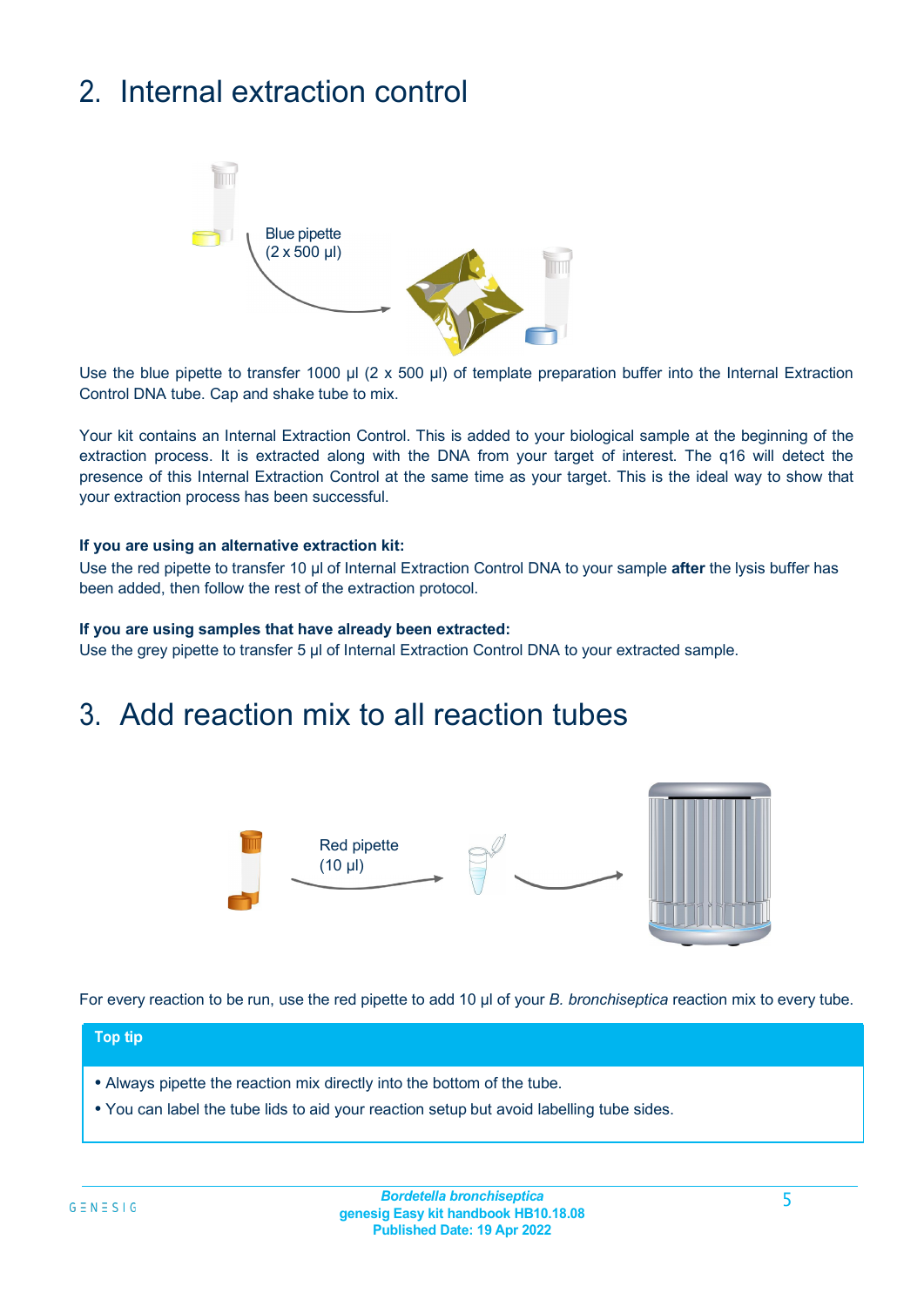### 4. Negative control



For each test, you will require a negative control. Instead of DNA, water is used. This sample should typically prove negative, thus proving that all of your positive samples really are positive.

To create a negative control reaction simply, use the red pipette to add 10 µl of the water to the required reaction tubes. Close these tubes after adding the water.

Because some genesig kit targets are common in the environment, you may occasionally see a "late" signal in the negative control. The q16 software will take this into account accordingly.

#### **Top tip**

**•** Always add the water to the side of the tube to reduce the introduction of bubbles.

### 5. Set up a test





For each sample you wish to analyse, use the red pipette to add 10 µl of your DNA sample to the required reaction tubes. Close these tubes after adding the sample. Always change pipette tips between samples.

#### **Top tip**

**•** Always add the DNA sample to the side of the tube to reduce the introduction of bubbles.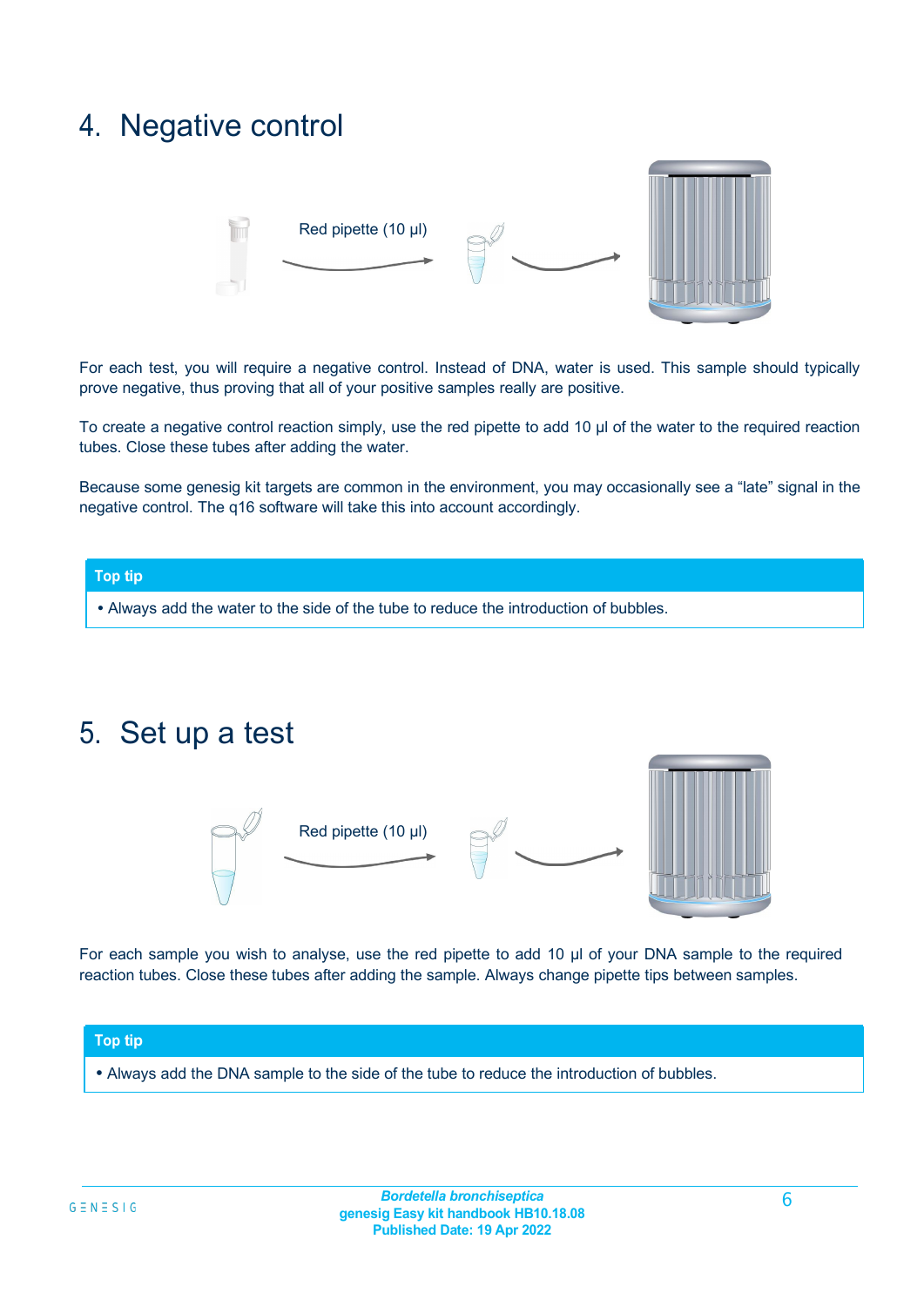### 6. Positive control



Use the blue pipette to transfer 1000  $\mu$ l (2 x 500  $\mu$ ) of template preparation buffer into the positive control template tube. Cap and shake tube to mix.

Each time you run a test you will require a positive control. This is a small portion of DNA from your target of interest. It serves two purposes:

- 1. It will always test positive so it shows that everything is working as it should be.
- 2. The q16 software knows how much is present in the positive control. So it can automatically compare your sample of interest with the positive control to calculate the amount of target in your sample.

To create a positive control reaction, simply use 10 ul of the positive control instead of your sample.



Take great care when setting up your positive control. The positive control template has the potential to give you a false positive signal in your other samples. Set positive controls up last after all other sample tubes are closed. Always change pipette tips between samples. You may even choose to set- up positive controls in a separate room.

#### **Top tip**

**•** Always add the positive control to the side of the tube to reduce the introduction of bubbles.

7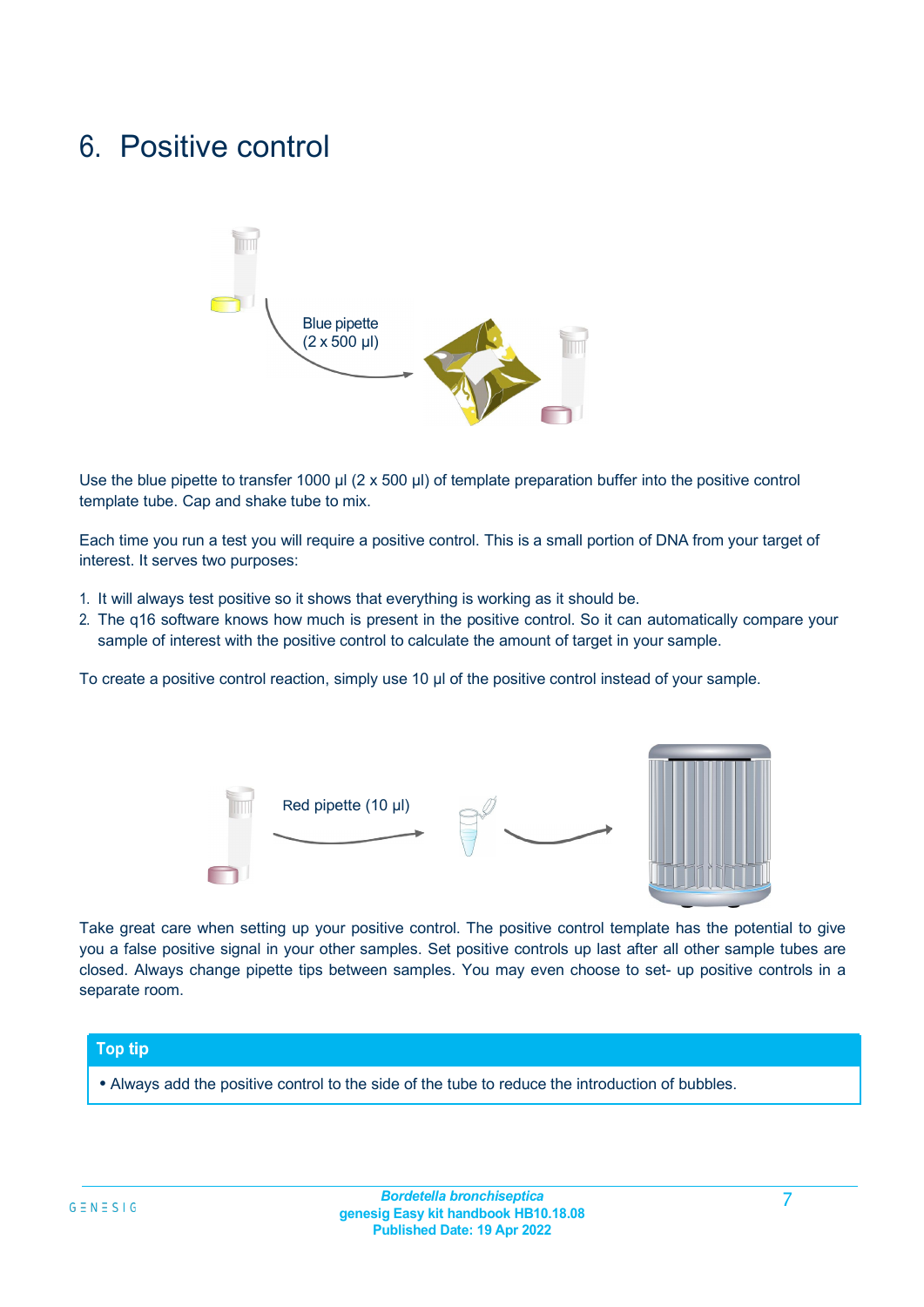## 7. Running the test

Place the tubes into the correct positions in your q16 as defined by the software. This may include the positioning of empty tubes to ensure that the q16 lid is balanced. The run can then be started.

|                         | genesig q16 PCR software - 1.2                                               |                                            |                              |                                          | $\Box$<br>$\Sigma\!3$        |
|-------------------------|------------------------------------------------------------------------------|--------------------------------------------|------------------------------|------------------------------------------|------------------------------|
|                         | $\vert \cdot \vert$<br>Unsaved (New Experiment 2<br><b>Open Experiments:</b> | <b>D</b> Open<br>Save<br>$\frac{1}{2}$ New | Save As                      | <b>C</b> Close<br><b>X</b> Configuration | $G \equiv N \equiv S \mid G$ |
| Stages:                 | Setup<br><b>Results</b>                                                      |                                            |                              |                                          |                              |
| <b>Notes</b>            |                                                                              | <b>Samples</b>                             |                              | <b>Tests</b>                             |                              |
|                         | <b>Name and Details</b>                                                      | Color<br>Name                              | Note                         | Color<br>Name                            | Note                         |
|                         | New Experiment 2017-10-26 11:06                                              | Sample 1                                   | $\oplus$                     | Test 1                                   | $\oplus$                     |
|                         | Kit type: genesig® Easy Target Detection kit                                 | Sample 2                                   |                              |                                          |                              |
|                         | Instrument Id.:                                                              | Sample 3                                   | $\qquad \qquad \blacksquare$ |                                          | $\qquad \qquad \blacksquare$ |
|                         | <b>Run Completion Time:</b>                                                  | Sample 4                                   |                              |                                          |                              |
| <b>Notes</b>            |                                                                              | Sample 5                                   | ♦                            |                                          |                              |
|                         | $\blacktriangle$                                                             |                                            |                              |                                          | 一                            |
|                         |                                                                              |                                            |                              |                                          |                              |
|                         |                                                                              |                                            | æ.                           |                                          | ⊕                            |
|                         | $\overline{\mathbf{v}}$                                                      |                                            |                              |                                          |                              |
| <b>Well Contents</b>    |                                                                              |                                            |                              | Run                                      |                              |
| Pos.                    | Test                                                                         | Sample                                     |                              | <b>Run Status</b>                        |                              |
| $\mathbf{1}$            | Test 1                                                                       | <b>Negative Control</b>                    | $\blacktriangle$             |                                          |                              |
| $\overline{2}$          | Test 1                                                                       | Positive Control                           |                              |                                          |                              |
| $\overline{\mathbf{3}}$ | Test 1                                                                       | Sample 1                                   |                              | Show full log                            |                              |
| $\overline{4}$          | Test 1                                                                       | Sample 2                                   |                              |                                          |                              |
| 5                       | Test 1                                                                       | Sample 3                                   |                              | <b>Run Control</b>                       |                              |
| 6                       | Test 1                                                                       | Sample 4                                   |                              |                                          |                              |
| $\overline{7}$          | Test 1                                                                       | Sample 5                                   |                              |                                          |                              |
|                         |                                                                              |                                            |                              |                                          |                              |
| 8                       |                                                                              |                                            | v                            | Abort Run                                | $\triangleright$ Start Run   |

Top tip

- Before loading tubes into the q16, check for bubbles! Flick the bottom of the tubes to remove any bubbles that may have formed during the test setup.
- Apply centrifugal force with a sharp wrist action to ensure all solution is at the bottom of the reaction tube.
- When repeating a test you can use a previous file as a template by clicking " Open" then selecting File name > Files of Type > Experiment file as template.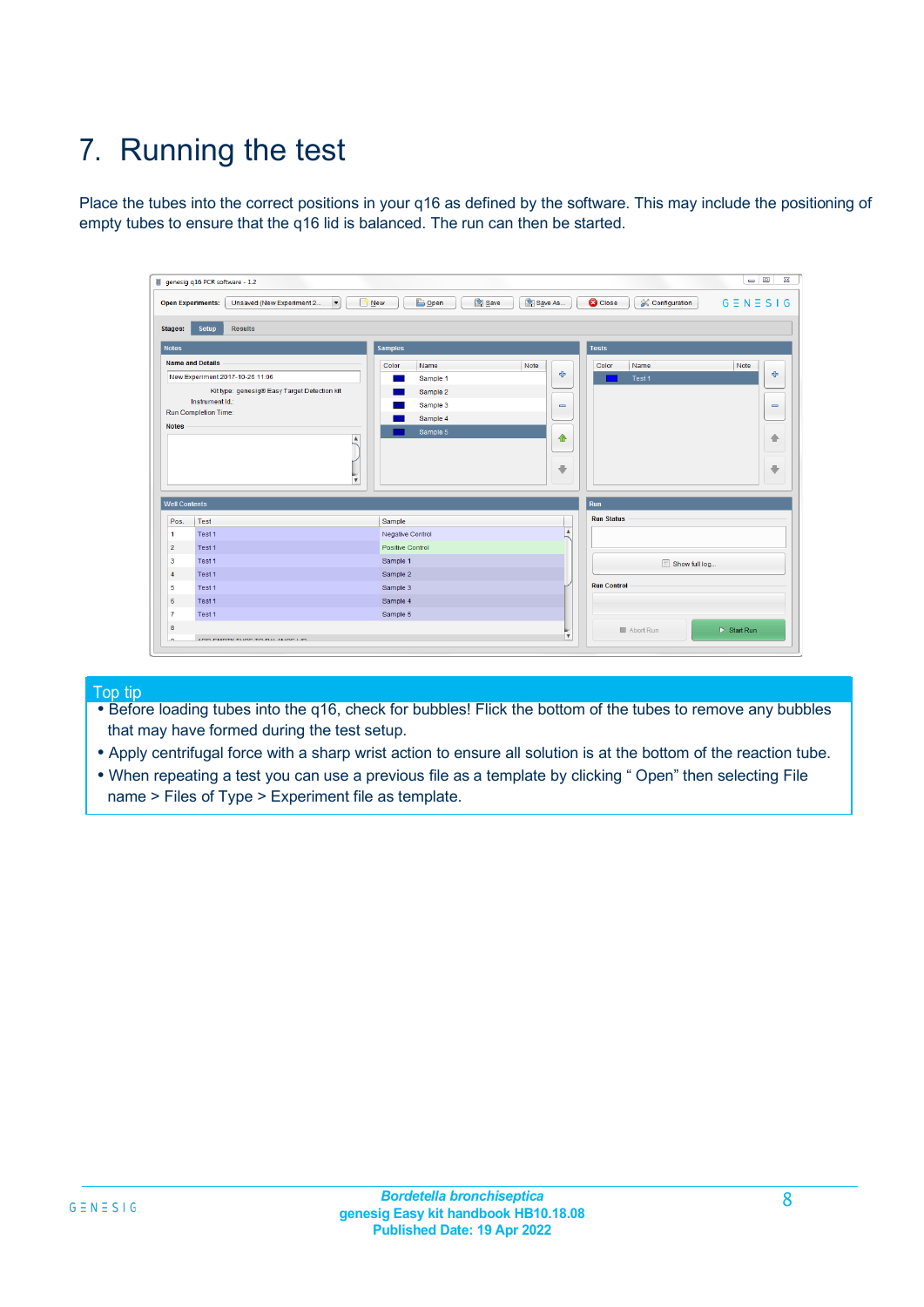## What do my results mean?

Analysis of your data is carried out automatically by the genesig q16. The following information is designed to help you fully understand a result or to troubleshoot:

## "Positive"

### **Explanation**

Your sample has produced a positive result. Your target of interest is present, and you can use the reported quantity.

## "Negative"

### **Explanation**

Your sample has produced a negative result. The target is not present in your sample.

### "Test contaminated"

### **Explanation**

The Negative Control should be completely free of any DNA. If you see this error message, it means that at some point during the set-up, the Negative Control has been contaminated with DNA and has given a positive signal. This contamination has invalidated the test. The Positive Control and your test samples are both possible sources of contaminating DNA. The genesig q16 reaction tubes from previous runs will also contain very high amounts of DNA, so it is important that these are carefully disposed of after the run is completed and NEVER OPENED. It may be the case that your kits have become contaminated, which will lead to the same problem occurring repeatedly.

### **Solutions**

1. Clean your working area using a commercial DNA remover solution to ensure the area is DNA free at the start of your run and re-run the test.

2. If the problem persists, then the kit has become contaminated, and it will have to be discarded and replaced with a new kit. When you open the new kit, run a simple test to show that changing the kit has solved the problem. Prepare a test that includes only the Positive Control, the Negative Control and one " mock sample". For the 'mock sample', add water instead of any sample DNA. The result for the Negative Control and the mock sample should be negative, indicating that contamination is no longer present.

### **Preventive action**

An ideal lab set-up has a " Clean area" where the test reagents are prepared and a 'sample area' where DNA samples and the Positive Control template are handled. The best workflow involves setting up all the test components (excluding the positive control template) in the clean area and then moving the tests to the sample area for the sample and Positive Control addition. If this method is followed, then the kit components are always kept away from possible sources of contamination. For extra security, the Negative Control can be completely prepared and sealed in the clean area. All work areas should be decontaminated regularly with DNA remover.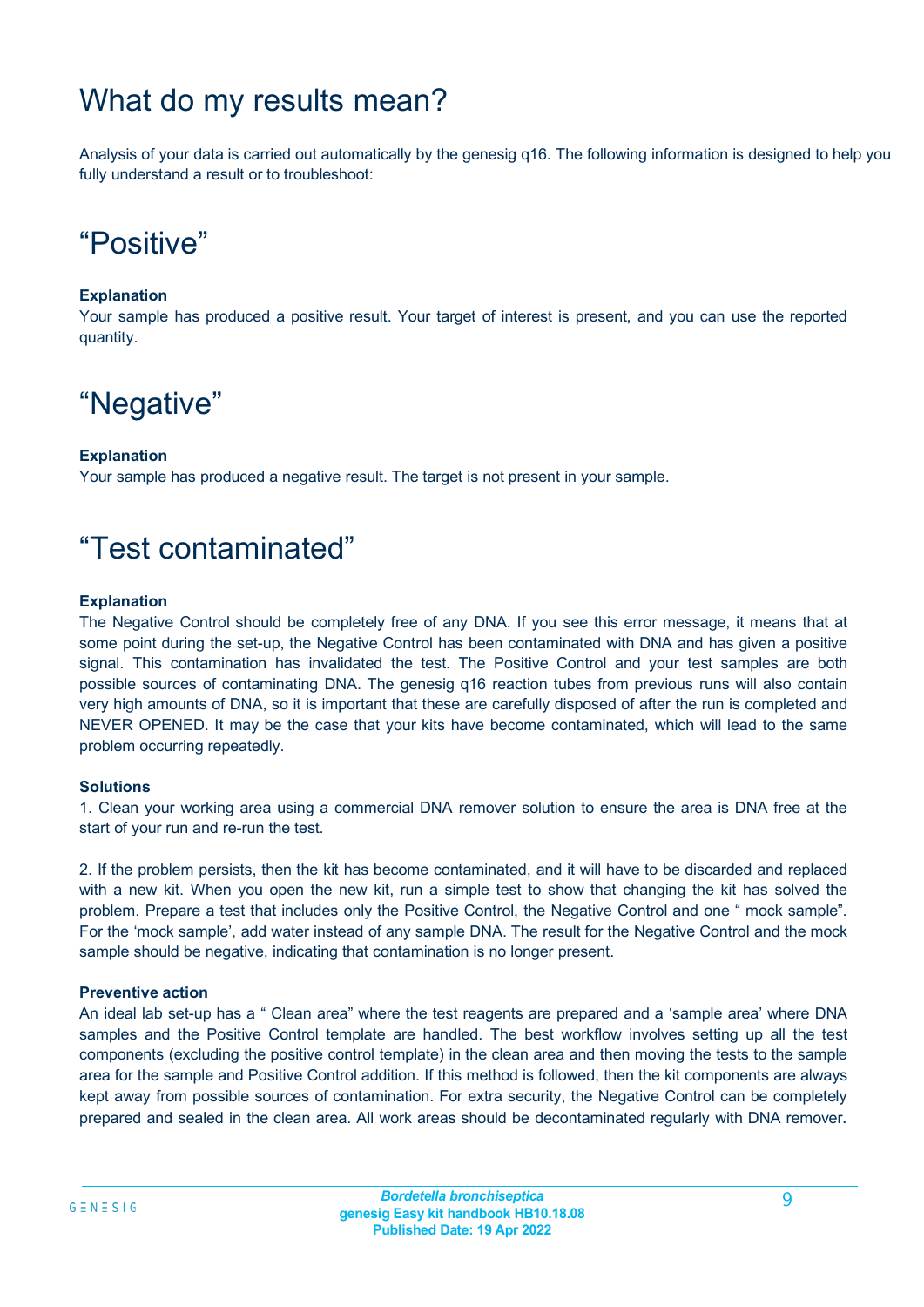## "Sample preparation failed"

### **Explanation**

The test has failed because the quality of the sample was not high enough. The Internal Extraction Control component identifies whether the sample has been prepared correctly and is of suitable quality. This error message means that this quality control test has failed, and the sample quality is not high enough for analysis.

### **Solutions**

1. Check the sample preparation protocol for any user errors, then repeat.

2. Poor quality samples can result from overloading the sample preparation protocol with too much starting material. Try reducing the amount of starting material, then repeat.

3. Failing to add the Internal extraction Control DNA to your sample during the sample preparation protocol can also lead to a reported result of "sample preparation failed". Ensure that this step has not been overlooked or forgotten. If your samples are derived from an archive store or from a process separate from your genesig Easy extraction kit, you must add 5 µl of Internal Extraction Control DNA into each 0.5 ml of your sample to make it suitable for use on the q16.

### "Positive result, poor quality sample"

### **Explanation**

The test is positive, so if you are only interested in obtaining a 'present or absent' answer for your sample, then your result is reliable. However, the test contains an Internal Extraction Control component that identifies if the sample is of high quality. This quality control test has failed, and the sample is not, therefore, of high enough quality to accurately calculate the exact copy number of DNA present. If you require quantitative information for your sample, then proceed with the solutions below.

### **Solution**

For appropriate solutions, read the "Sample preparation failed" section of this handbook.

## "Test failed"

### **Explanation**

The test has failed because the Positive Control has not worked. The Positive Control is present to show that all aspects of the test are working correctly together. When this control test fails, the test as a whole is invalidated. This finding indicates that a problem has occurred in the reaction set-up part of the experiment and has nothing to do with sample preparation.

### **Solutions**

1. Check the entire workflow and test set-up to look for any user errors, then repeat the test

e.g., have the right colour pipettes and solutions been used with the correct tubes?

2. Ensure the positive and negative controls are inserted into the correct wells of your q16.

3. A component of the test may have "gone off" due to handing errors, incorrect storage or exceeding the shelf life. When you open a new kit, run a simple test to show that changing the kit has solved the problem. Prepare a test that includes only the Positive Control, the Negative Control and one "mock sample". For the 'mock sample', add internal control template instead of any sample DNA. If the Positive Control works, the mock sample will now be called a "negative result".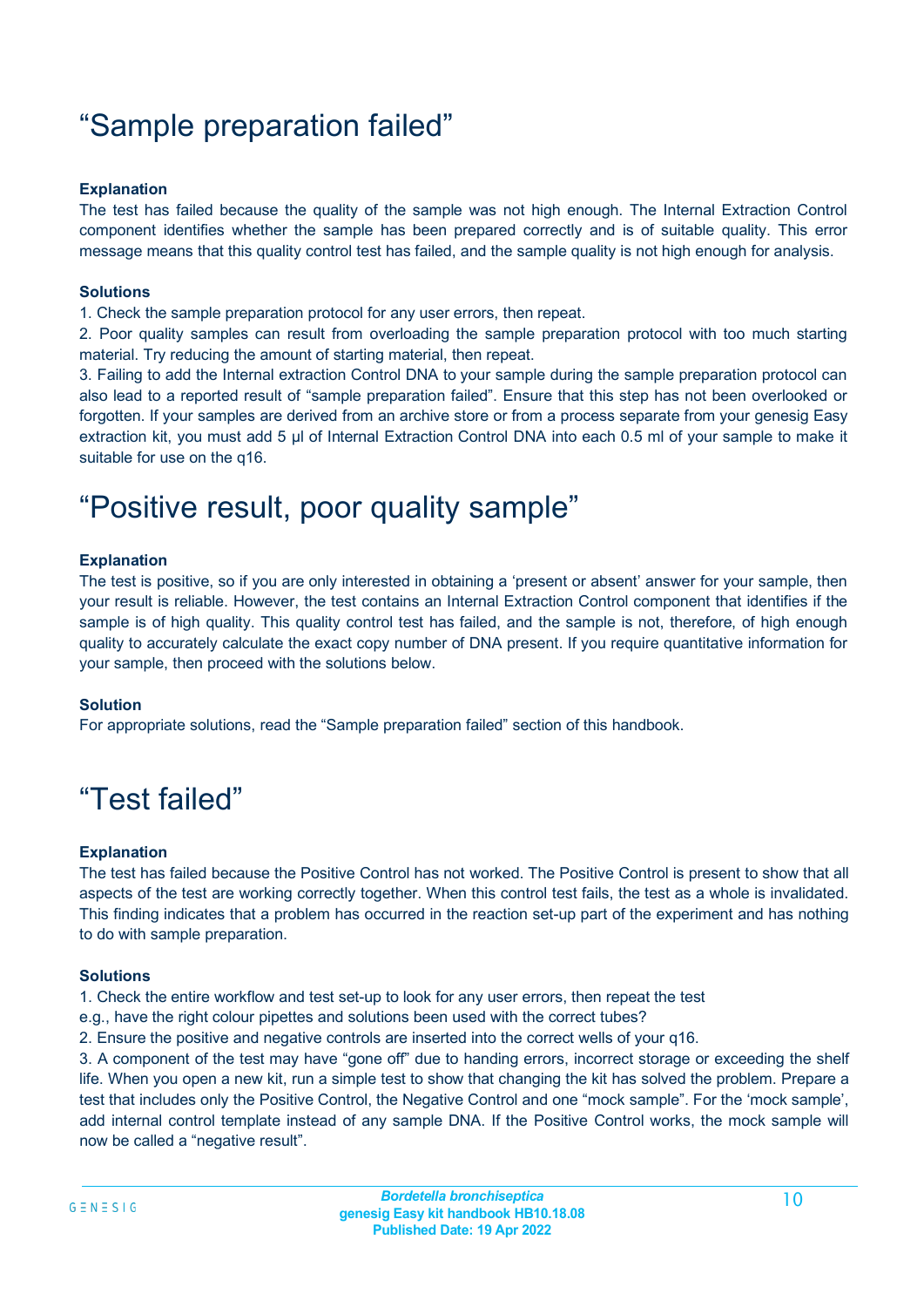## "Test failed and is contaminated"

### **Explanation**

The Positive Control is indicating test failure, and the Negative Control is indicating test contamination. Please read the "Test Failed" and "Test contamination" sections of this technical support handbook for a further explanation.

### **Solution**

For appropriate solutions, read both the "Test failed" and "Test contaminated" sections of this handbook.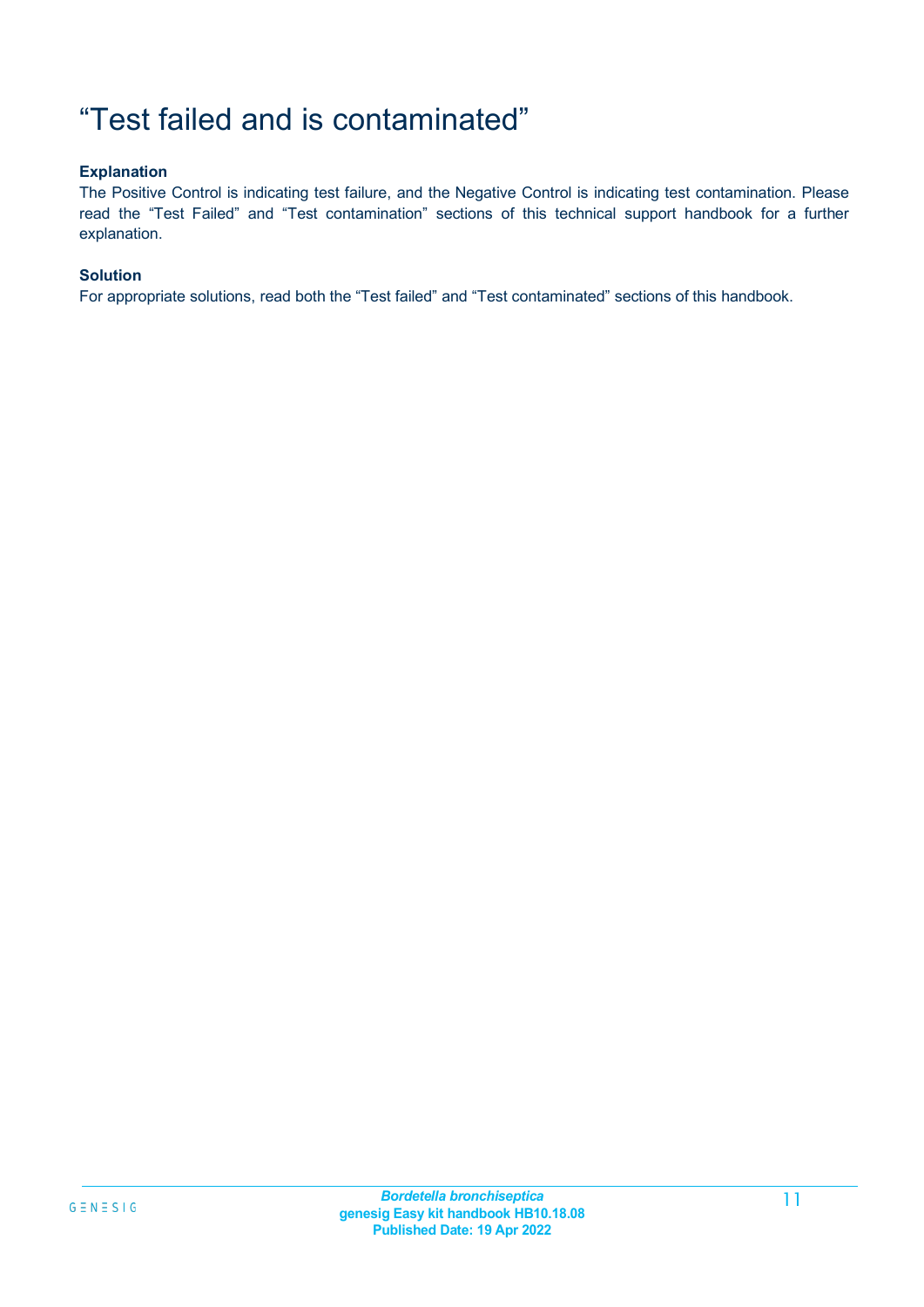## *Bordetella bronchiseptica*

*Bordetella bronchiseptica* is a gram negative, aerobic obligate bacterium from the genus *Bordetella* which also consists of *B. pertussis* and *B. parapertussis*. *B. pertussis* and *B. parapertussis* are both known as causative agents of whooping cough in humans [1]. *B. bronchiseptica* was first isolated and identified in 1910 in cases of respiratory disease of canines [2]. *B. bronchiseptica* is both a commensal and opportunistic bacterium that can colonise the respiratory tract and cause diseases in a wide range of domesticated mammals such as kennel cough in dogs [2]. *B. bronchiseptica* was originally named *Bacillus bronchicanis*, and originally isolated and identified from respiratory tracts of dogs infected with distemper [2].

Human infections occur through zoonotic transfer from contact with infected animals and usually occur in immunocompromised individuals [3]. Clinical presentation of *B. bronchiseptica* infection in humans is seen as mostly respiratory diseases such as pneumonia and bronchitis, and in rare cases meningitis can occur [4]. Humans who are in contact with animals that have recently been inoculated with a live attenuated *B. bronchiseptica* vaccine can also become infected with the bacterium [5].

There is a high incidence of *B. bronchiseptica* infection in kennels and pig farms. In dogs, the bacterium overwhelms the respiratory cilia and causes them to lose their beating motion, which allows them to be more susceptible to secondary infections from other opportunistic pathogens [5]. Symptoms of infection in other animals can range from snuffles in rabbits, atrophic rhinitis in swine and pneumonia in guinea pigs [summarised in 5].

#### References

- 1. Goodnow, R. A. 1980. "Biology of Bordetella Bronchiseptica." Microbiological Reviews 44 (4): 722. [https://doi.org/10.1128/mmbr.44.4.722-738.1980.](https://doi.org/10.1128/mmbr.44.4.722-738.1980)
- 2. Ferry, N. 1911. "Etiology of Canine Distemper on JSTOR." The Journal of Infectious Diseases Vol. 8, No. 4. 1911. [https://www.jstor.org/stable/30074785?seq=1.](https://www.jstor.org/stable/30074785?seq=1)
- 3. Woolfrey, B. F., and J. A. Moody. 1991. "Human Infections Associated with Bordetella Bronchiseptica." Clinical Microbiology Reviews 4 (3): 243.<https://doi.org/10.1128/CMR.4.3.243>
- 4. Radcliffe, C., Lier, A., Doilicho, N., Parikh, S and Kaddouh, F. 2020. "Bordetella Bronchiseptica: A Rare Cause of Meningitis." BMC Infectious Diseases 20 (1): 1–4. <https://bmcinfectdis.biomedcentral.com/articles/10.1186/s12879-020-05668-2>
- 5. Muhammad, A., Kassmannhuber, J., Rauscher, M., Falcon, A. A, Wheeler, D.W. Zhang, A.A., Lubitz, P., and Lubitz, W. 2019. "Subcutaneous Immunization of Dogs With Bordetella Bronchiseptica Bacterial Ghost Vaccine." Frontiers in Immunology 10 (JUN): 1377. [https://doi.org/10.3389/FIMMU.2019.01377.](https://doi.org/10.3389/FIMMU.2019.01377)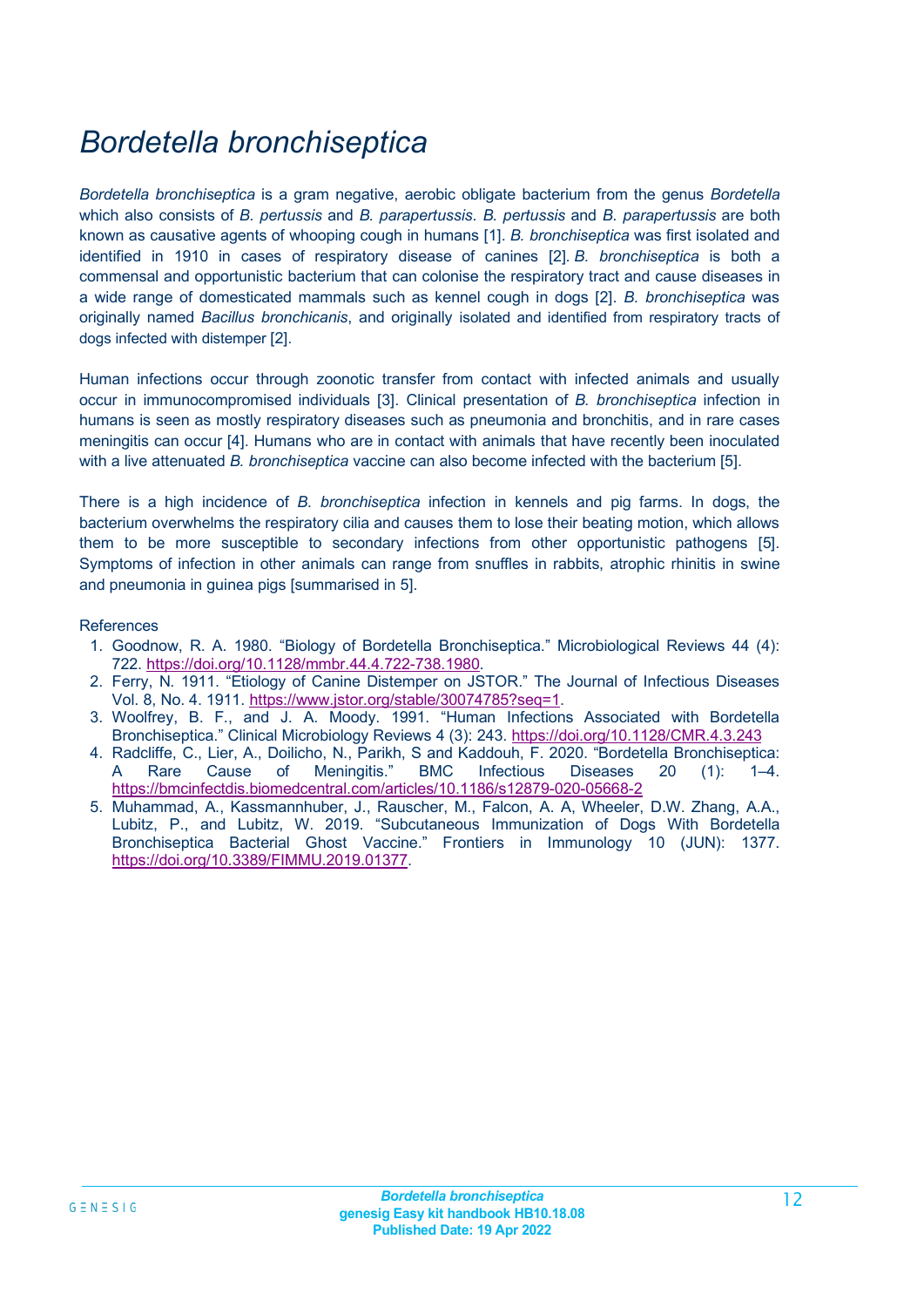# Specificity

The Primerdesign genesig Kit for *Bordetella bronchiseptica* (*B.bronchiseptica*) genomes is designed for the *in vitro* quantification of *B. bronchiseptica* genomes. The kit is designed to have a broad detection profile. Specifically, the primers represent 100% homology, with over 95% of the NCBI database reference sequences available at the time of design.

The dynamics of genetic variation mean that new sequence information may become available after the initial design. Primerdesign periodically reviews the detection profiles of our kits and, when required, releases new versions.

If you require further information or have a specific question about the detection profile of this kit, then please send an email to [enquiry@primerdesign.co.uk,](mailto:enquiry@primerdesign.co.uk) and our bioinformatics team will answer your question.